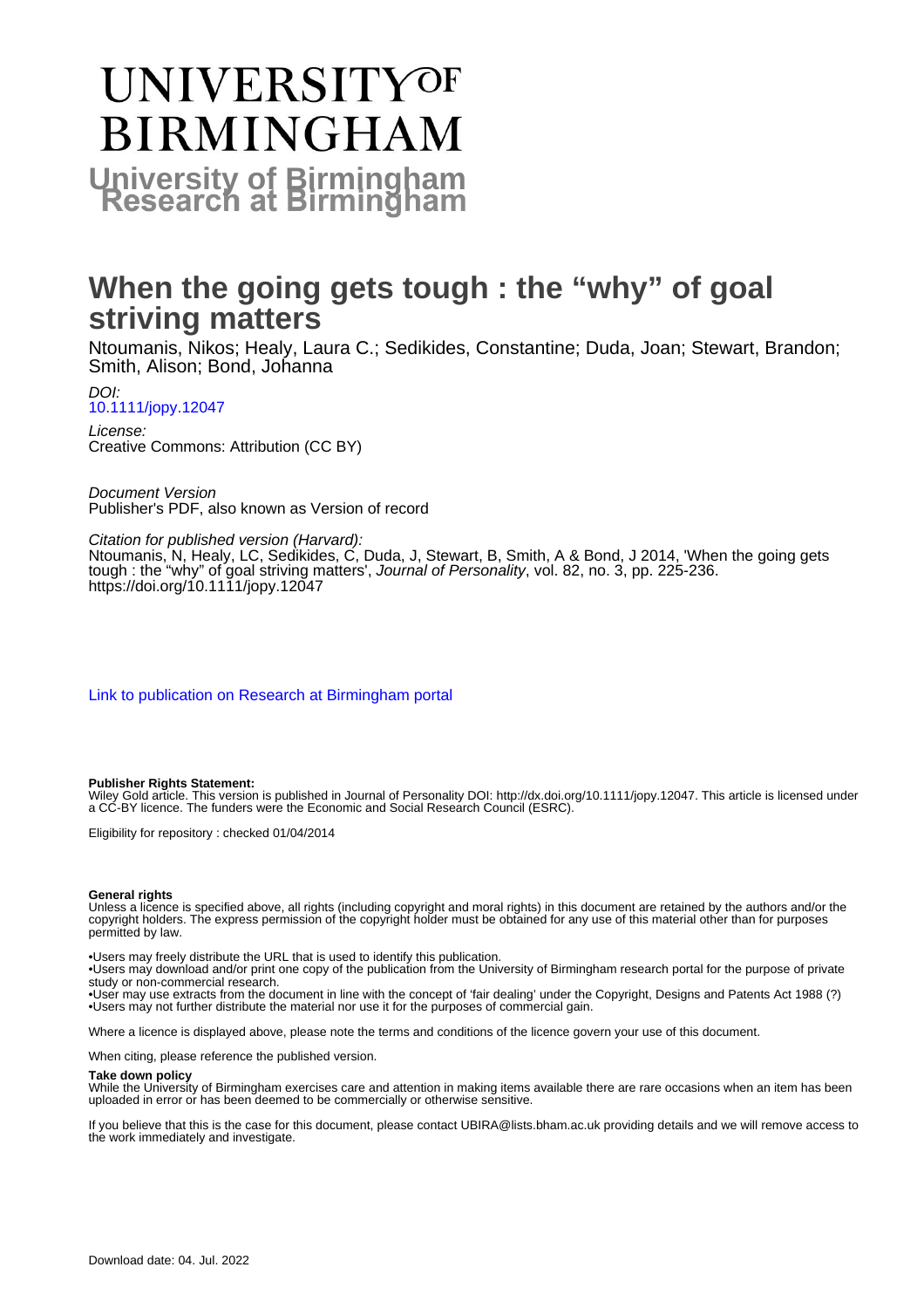# **When the Going Gets Tough: The "Why" of Goal Striving Matters**

Journal of Personality ••:••, •• 2013 © 2013 The Authors. Journal of Personality published by Wiley Periodicals, Inc. DOI: 10.1111/jopy.12047

**Nikos Ntoumanis,1 Laura C. Healy,1 Constantine Sedikides,<sup>2</sup> Joan Duda,<sup>1</sup> Brandon Stewart,<sup>1</sup> Alison Smith,3 and Johanna Bond4**

University of Birmingham <sup>2</sup>University of Southampton <sup>3</sup>University of Bath 4 University of Rochester

#### **Abstract**

No prior research has examined how motivation for goal striving influences persistence in the face of increasing goal difficulty. This research examined the role of self-reported (Study 1) and primed (Study 2) autonomous and controlled motives in predicting objectively assessed persistence during the pursuit of an increasingly difficult goal. In Study 1, 100 British athletes (64 males;  $M_{\text{age}} = 19.89$  years,  $SD_{\text{age}} = 2.43$ ) pursued a goal of increasing difficulty on a cycle ergometer. In Study 2, 90 British athletes (43 males;  $M_{\text{age}} = 19.63$  years,  $SD_{\text{age}} = 1.14$ ) engaged in the same task, but their motivation was primed by asking them to observe a video of an actor describing her or his involvement in an unrelated study. In Study 1, self-reported autonomous goal motives predicted goal persistence via challenge appraisals and task-based coping. In contrast, controlled goal motives predicted threat appraisals and disengagement coping, which, in turn, was a negative predictor of persistence. In Study 2, primed autonomous (compared to controlled) goal motives predicted greater persistence, positive affect,and future interest for task engagement.The findings underscore the importance of autonomous motivation for behavioral investment in the face of increased goal difficulty.

Whether it is to perform well on an exam, to maintain physical health, or to stay ahead of the competition, goals form an integral part of daily life. A large literature has examined factors related to goal striving, such as how goals are activated (Fishbach & Ferguson, 2007), operate (Locke & Latham, 1990), are monitored (Zimmerman & Paulsen, 1995), and are guided by motives (Sheldon & Elliot, 1999). With regard to the last topic, the self-concordance (SC) model (Sheldon & Elliot, 1999) suggests that goal motives can be categorized as autonomous (based on personal interest, enjoyment, or perceived importance) or controlled (driven by internal or external pressures and contingencies related to social approval). Grounded in self-determination theory (SDT; Deci & Ryan, 1985, 2000), the SC model predicts that the more autonomous their motives are, the more individuals will sustain effort toward goal pursuit and eventually goal attainment. For example, Sheldon and Elliot (1998) and Sheldon and Houser-Marko (2001) demonstrated that autonomous reasons for the pursuit of academic goals related over time to goal attainment and well-being. Koestner, Lekes, Powers, and Chicoine (2002) also showed a positive relation between autonomous goal motivation and monthly progress on New Year's resolutions.

Although the advantages of autonomous motivation in mobilizing and allocating goal-related resources have been well documented (Sheldon, 2008), goal pursuit is rarely without its challenges. Indeed, achieving important life goals requires intense effort that is sustained over time in order to overcome difficulties and failures (Bandura, 1986; Dweck, 2007). Some goals are of fixed difficulty (e.g., achieving a certain grade in an academic exam), whereas others are of varying difficulty (e.g., keeping oneself in good physical condition). Although goal difficulty has been assessed in past research on goal striving, fluctuations in difficulty level over time, and how such fluctuations influence goal persistence, have largely been overlooked. For yet another category of goals, especially in achievement settings, difficulty can increase over time (e.g., staying ahead of the competition, being innovative). How individuals appraise and cope with increased goal difficulty, the implications for goal persistence and attainment, and the role of motivation for goal striving in this process have thus far escaped empirical attention in SDT/SC and the wider goal striving literatures. We address

The research in this article was supported by a research grant (Award No.: RES-000-22-3684) and a PhD studentship (Award No.: ES/J50001X/1) both from the Economic and Social Research Council.

Correspondence concerning this article should be addressed to Nikos Ntoumanis, College of Life and Environmental Sciences, University of Birmingham, Birmingham, B15 2TT, UK. Email: N.Ntoumanis@bham.ac.uk.

This is an open access article under the terms of the Creative Commons Attribution License, which permits use, distribution and reproduction in any medium, provided the original work is properly cited.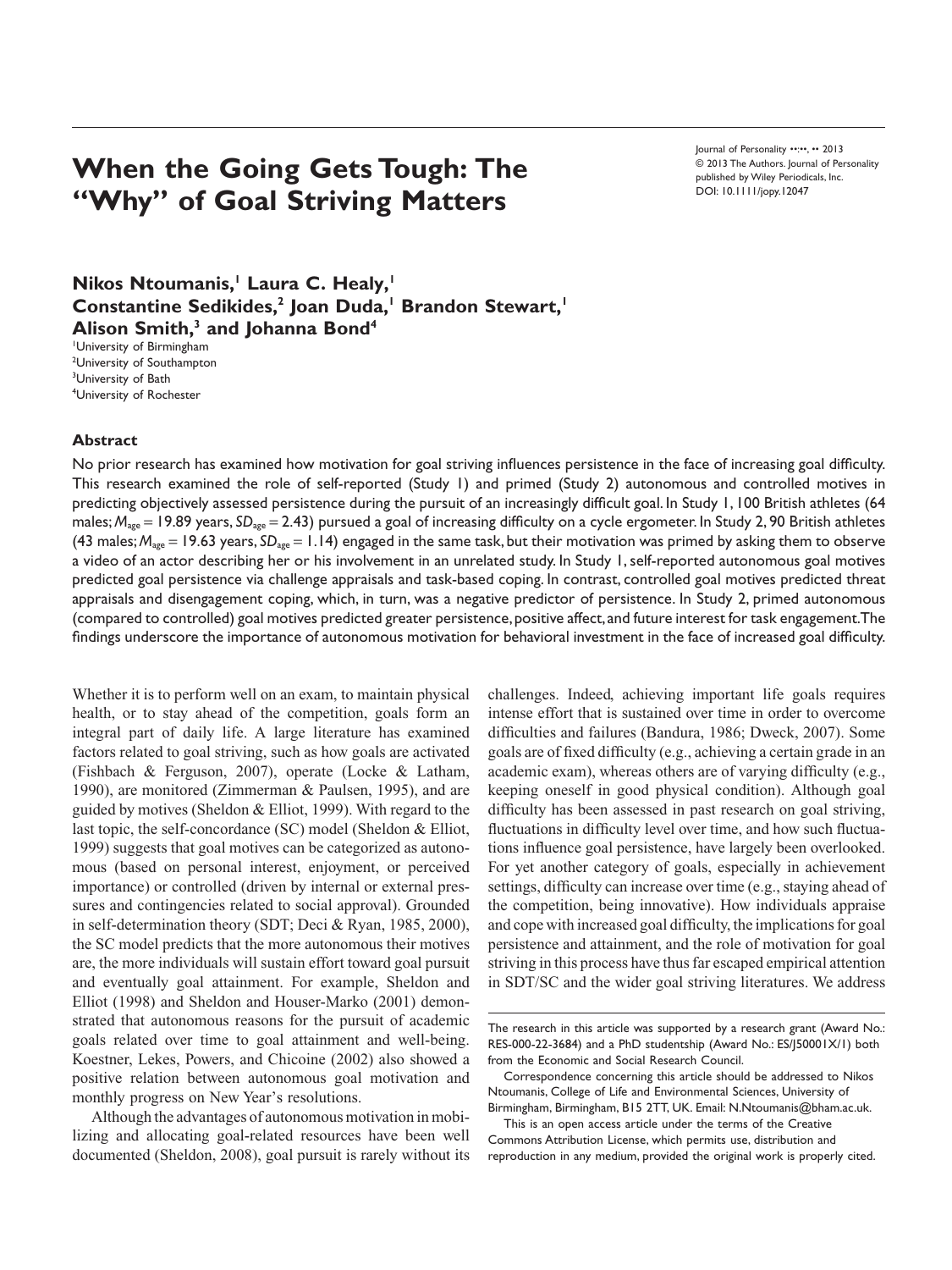these issues in the context of sport. This is an achievementdriven environment, where the setting, pursuit, and regulation of goals are commonplace (Weinberg, Burke, & Jackson, 1997), and where perceptions of success are enhanced by evidence of triumph over mounting adversity (Goss, 1999). When striving to stay ahead of competition in sport, goal difficulty often increases over time (e.g., over a season or even within a competition; Johnson, 2011).

No prior research has examined the relation between motivation for goal striving and different levels of goal difficulty, that is, how motivation influences persistence in the face of increasing goal difficulty. Focusing on increased goal difficulty during striving is conceptually and empirically important. Levels of goal difficulty may differentially predict task performance depending on levels of goal commitment: Task performance is greatest under conditions of high goal difficulty and high goal commitment, as a meta-analysis by Klein, Wesson, Hollenbeck, and Alge (1999) found. This meta-analysis also reported that, of all personal antecedent variables examined, the strongest predictor of performance was personal volition (defined in terms compatible to personal autonomy: "a voice in the determination of the goal," p. 890). This finding is consistent with an SC model/SDT perspective (Deci & Ryan, 1985; Sheldon & Elliot, 1999). When goal pursuit is fueled by personal endorsement and valuing of the goal, commitment and persistence will be high. In contrast, when goal pursuit is the outcome of pressures or external contingencies, commitment will always be "on the line" and goal attainment will be comparatively less likely. Indeed, in another meta-analysis pertaining to the SC literature, Koestner, Otis, Powers, Pelletier, and Gagnon (2008) obtained a moderate effect size between autonomous motivation and progress in goal pursuit  $(d = .42)$ and a negligible correlation (*d* = −.02) between controlled motivation and goal progress.

Previous research by Amiot, Gaudreau, and Blanchard (2004), Smith, Ntoumanis, Duda, and Vansteenkiste (2011), and a review by Gaudreau, Carraro, and Miranda (2012) have supported coping strategies as mediators of the relation between goal motivation and goal progress in sport and education. For example, Smith et al. (2011) reported that autonomous motivation predicted task-based coping, which in turn predicted goal effort and attainment. In contrast, controlled goal motives predicted disengagement coping, which in turn was a negative predictor of goal effort and attainment. These studies, however, were not experimental, and the measures of goal attainment were self-reported and, thus, possibly biased. Further, the studies did not examine the role of goal difficulty despite its documented influence on goal commitment and performance (Klein et al., 1999). In this article, we address these limitations using an experimental design with incremental goal difficulty and objectively measured goal attainment.

We conducted two studies to test the extent to which autonomous and controlled goal motives predict objectively assessed persistence toward challenging goals of increasing difficulty. Study 1 investigated personal motives toward a goal,

whereas Study 2 primed goal motives. We hypothesized that autonomous (compared to controlled) motives would lead to greater persistence toward the goal.

# **STUDY 1: PERSONAL MOTIVES AND PERSISTENCE TOWARD AN INCREASINGLY DIFFICULT GOAL**

Study 1 examined how goal motives impact on objectively assessed persistence when pursuing an increasingly difficult goal. We expected that, as autonomous motives reflect greater alignment with personal interests and values, individuals striving with these motives would initiate and sustain effort toward the goal, leading to greater persistence (Sheldon, 2008). Controlled goal motives may instigate positive intentions and efforts toward goal striving (Sheldon & Elliot, 1999); however, the motivational energy underpinning such motives is not linked to personal values. As such, striving with these motives is unlikely to lead to persistence, particularly in the face of difficulties.

Study 1 also examined whether the impact of goal motives on persistence is mediated by cognitive appraisals and coping strategies implicated in goal striving. We expected coping responses to goal challenges to influence the amount of persistence exerted (Lazarus, 1991). Previous research has indicated that task-based coping (e.g., increasing effort, relaxation) mediates the positive effects of autonomous motivation on self-reported goal effort and attainment, whereas disengagement coping (e.g., disengagement, venting of unpleasant emotions) mediates the negative effects of controlled motivation on goal effort and attainment (Amiot et al., 2004; Smith et al., 2011). The differing associations of goal motives with coping strategies and subsequent persistence may be further explained by cognitive appraisals of difficulties experienced in goal striving. In the transactional model of stress (Lazarus & Folkman, 1984), appraisals of stressful encounters precede coping responses. Autonomous motives may equip individuals to appraise goal difficulties as a challenge and thus adopt strategies to confront the difficulty; controlled motives may prompt individuals to appraise such difficulties as a threat, resulting in disengagement coping (Ntoumanis, Edmunds, & Duda, 2009; Skinner & Edge, 2002).

Integrating goal motives, cognitive appraisals, coping strategies, and behavioral persistence in the same model, we hypothesized that autonomous and controlled goal motives would be positively associated with challenge and threat appraisals, respectively. In turn, challenge and threat appraisals would, correspondingly, be positively related to task-oriented and disengagement-oriented coping strategies. Further, we hypothesized that task- and disengagement-oriented coping strategies would be positively and negatively linked to persistence, respectively. As goal striving is affected by perceived goal difficulty and goal efficacy (Locke & Latham, 2002), we controlled for these variables in the analyses.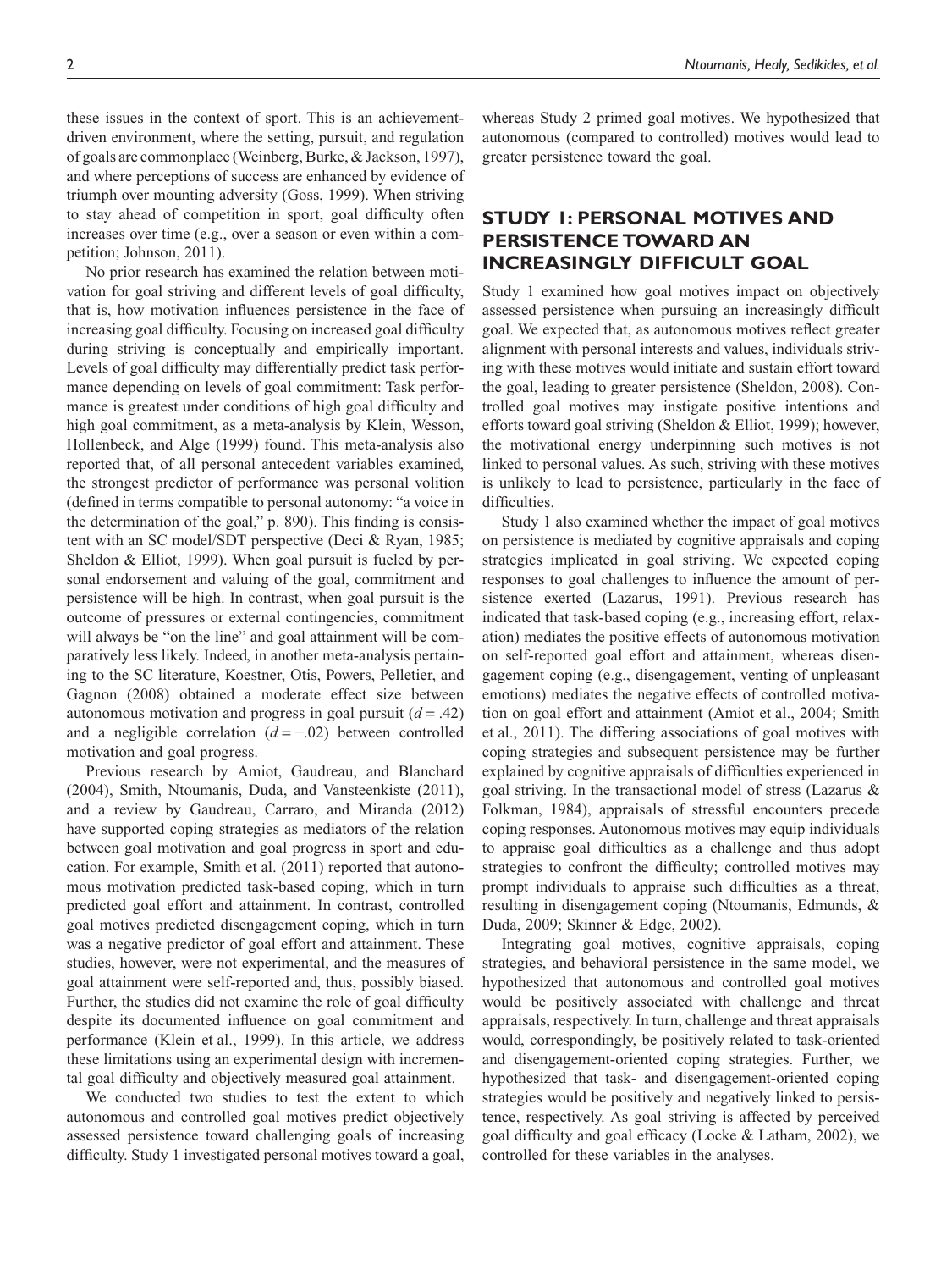#### *Method*

Participants. One hundred athletes (64 males, 36 females;  $M_{\text{age}} = 19.89$  years,  $SD_{\text{age}} = 2.43$ ) participated in exchange for course credit or financial reward (£5). These were recruited from the University of Birmingham and local sports clubs. The athletes were from a variety of team sports (except cycling or triathlon to avoid inclusion of participants with experience in cycling events of increasing difficulty) and trained on average 4.62 hours every week (*SD* = 2.45).

**Procedure.** Participants completed the study individually in a single 1-hour session. They reported to the laboratory having avoided strenuous exercise for 24 hours, and also having avoided food, alcohol, caffeine, and tobacco for 3 hours prior. Participants were fitted with a heart rate (HR) monitor to record resting HR, before they responded to consent forms, a health screening questionnaire, and demographic questions. We developed the procedure following extensive pilot work. The procedure consisted of an incremental intensity exercise protocol on an electromagnetically braked cycle ergometer in hyperbolic mode, where power output is independent of pedal frequency. The main trial comprised 10 stages, each lasting 2 minutes. Participants were informed that we were investigating experiences of, and reactions to, success and failure when striving for a challenging goal, which was to complete all 10 stages of the trial. To complete a stage successfully and move on to the next, participants had to maintain at least 70 revolutions per minute (rpm) for the whole stage. Participants were aware that, if their intensity dropped below 70 rpm for a period of longer than 5 seconds, the trial would cease; they could voluntarily withdraw at any point. The intensity (resistance) of each stage was based on a percentage of mean power output (to control for differences in fitness and gender), determined via a 3-minute maximal output test completed prior to the main trial. The intensity increased from one stage to the next; thus, the goal of successful stage completion became increasingly difficult during the trial. During a 10-minute rest period before the main trial, participants completed goal-related measures. After the trial, they rated their cognitive appraisals and coping strategies during the trial. Debriefing concluded the laboratory session.

#### *Measures*

*Goal-Related Variables.* To assess goal motivation, participants rated four items used previously in goal striving research (Sheldon & Elliot, 1999; Smith, Ntoumanis, & Duda, 2007; Smith et al., 2011). Specifically, they rated (1 = *not at all*, 7 = *very much so*) the extent to which they were pursuing the goal of completing all 10 stages for extrinsic ("because you feel you are expected to do so"), introjected ("because you would feel embarrassed or anxious if you didn't"), identified ("because the goal will give you personally important information"), or intrinsic ("because of the enjoyment or challenge the pursuit of the goal provides you") reasons. Aligned with SC

model research, we created an autonomous motives score by averaging the scores for the identified and intrinsic motivation items. Likewise, we formed the controlled motives score using the mean response to the extrinsic and introjected items. Participants also responded to three goal difficulty (e.g., "how difficult is your goal?") and three goal efficacy (e.g., "how strong is your belief that you are able to achieve your goal?") items (1 = *not at all*, 7 = *very much so*).

*Cognitive Appraisals.* Following the trial, participants completed five items for both challenge (e.g., "I viewed the task as a positive challenge") and threat (e.g., "I thought the task could have been threatening to me") appraisals of the task  $(1 = not at all true of me, 7 = very true of me).$  We adapted these items from research on academic goals (McGregor & Elliot, 2002).

*Coping Strategies.* We measured task-based coping (e.g., "I gave my best effort") with three items from the effort expenditure scale of the English version of the Inventaire des Strategies de Coping en Compétition Sportive (ISCCS; Gaudreau & Blondin, 2002), and with one item from the Active Coping scale of the COPE (Carver, Scheier, & Weintraub, 1989). We measured disengagement coping (e.g., "I let myself feel hopeless and discouraged") with four items from the Disengagement/Resignation scale of the ISCCS. Responses ranged from 1 (*not at all*) to 7 (*very much so*).

**Persistence.** We operationalized persistence primarily as the total number of stages completed. We also measured HR at the end of the trial as a supplementary indicator of persistence. We measured resting HR prior to the study and at every stage of the main trial. HR increases during exercise can be used as an indicator of the central command system, which is related to the parallel activation of cardiovascular and motor systems during exercise and the individual's perception of the effort required to perform a task (Williamson, Fadel, & Mitchell, 2006). As such, working at higher HR levels could indicate that the individual is exhibiting higher persistence toward his or her goal. An individual's maximum HR will vary with age and can be predicted by subtracting age from 220; therefore, to standardize the variable across all participants, we expressed the HR that participants reached when they ceased the trial as a percentage of their age-predicted maximum. We also took into account participants' resting HR in order to control for baseline differences that may have been due to genetic or fitness factors.

#### *Results*

*Descriptive Statistics, Scale Reliabilities, and Pearson's* **Correlations.** Table 1 displays descriptive statistics, scale reliabilities, and Pearson's correlations for the variables of the hypothesized model. Most variables exhibited satisfactory internal reliability, with the exception of the autonomous and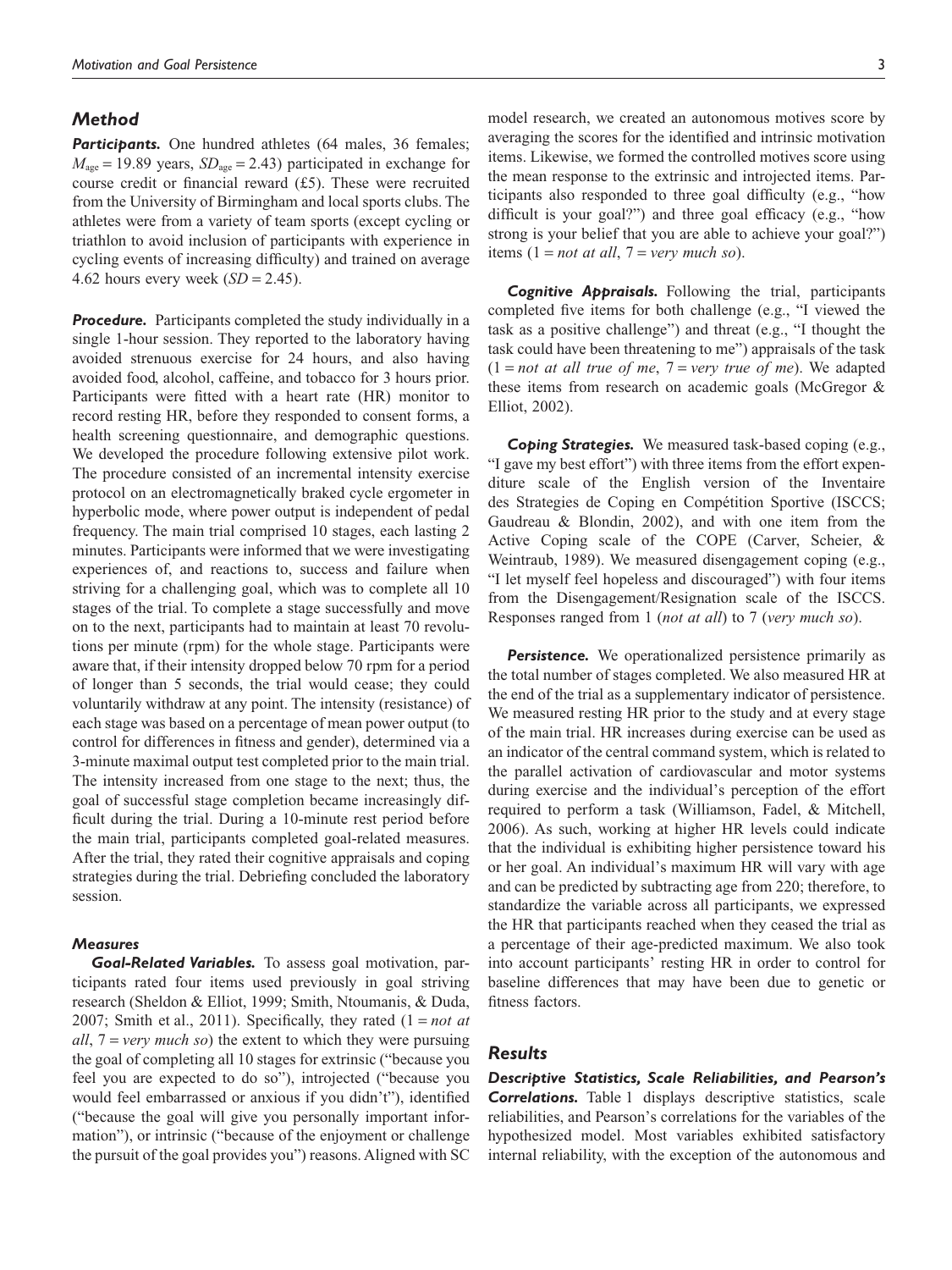|                                  | M     | SD    | $\alpha$                 |         |                   |          | 4      |          | 6        |        |
|----------------------------------|-------|-------|--------------------------|---------|-------------------|----------|--------|----------|----------|--------|
| 1. Autonomous motives            | 4.37  | l.28  | .62                      |         |                   |          |        |          |          |        |
| 2. Controlled motives            | 4.35  | l.30  | .63                      | $-.10$  |                   |          |        |          |          |        |
| 3. Challenge appraisals          | 4.88  | 1.04  | .87                      | .54**   | .02               |          |        |          |          |        |
| 4. Threat appraisals             | 2.91  | 09. ا | .80                      | $-.06$  | .46 <sup>**</sup> | $-.04$   |        |          |          |        |
| 5. Task coping                   | 5.14  | 0.00  | .84                      | .46**   | 0١.               | $.64**$  | $-.09$ |          |          |        |
| 6. Disengagement coping          | 3.13  | I.I9  | .77                      | $-.24*$ | $.30**$           | $-.38**$ | .39**  | $-.30**$ |          |        |
| 7. Persistence/stages completed  | 5.01  | l.58  | $\equiv$                 | .39 **  | .08               | .38**    | .05    | $.30**$  | $-.30**$ |        |
| 8. Persistence/percentage max HR | 90.98 | 4.88  | $\overline{\phantom{0}}$ | $-.07$  | .18               | $.27**$  | .11    | .29**    | $-.14$   | $.20*$ |

**Table 1** Study 1: Descriptive Statistics, Internal Reliabilities, and Pearson's Correlations Among Variables

*Note*. HR = heart rate.

\**p* < .05. \*\**p* < .01.

controlled goal motives scales, which had lower reliability coefficients (probably because each scale comprised only two items). Both scales, however, had significant inter-item correlations (.45 and .48 for autonomous and controlled motives, respectively). Given that the items for goal motives reflected adjacent motivational regulations along the SDT continuum and not the same motivational regulation, we consider the correlations satisfactory. Nevertheless, in our analysis we ensured that the paths in the hypothesized model were not attenuated by measurement error (see below). Consistent with previous research (Smith et al., 2007), autonomous and controlled goal motives were unrelated, supporting their treatment as separate factors in the hypothesized model. However, contrary to other SC literature (Smith et al., 2007, 2011; Smith, Ntoumanis, & Duda, 2010), the mean ratings for autonomous and controlled goal motives were very similar (4.37 and 4.35, respectively). This could be explained by the novelty of the trial; in previous studies, participants rated motives for familiar goals. The mean level of persistence was just over five stages completed, suggesting that our pilot work had been successful in designing a task that was difficult but achievable, while allowing for variations in motivation factors related to the goal.

*Goal Motives, Appraisals, Coping Strategies, and Persistence.* We tested the hypothesized model with structural equation modeling (SEM), using EQS 6.1 (Bentler, 2003), and specifying a robust maximum likelihood estimation method. Each latent factor had one indicator, representing the mean score for all items reflecting that factor. Single-indicator latent factor models are particularly suited for a sample size insufficient for a multiple-indicator SEM. In single-indicator models, measurement error can be incorporated in the analyses (as with multiple-indicator models), and thus the parameters of the structural model are not attenuated by measurement error (Hayduk, 1987). Given that preliminary analyses showed significant gender differences in the mean scores in cognitive appraisals and effort coping (i.e., males scored significantly higher on challenge appraisals and effort coping, and lower on threat appraisals, than females), we controlled for gender in the

analyses. First, we tested a model with autonomous and controlled motives predicting persistence. The model fit the data well:  $\chi^2(4) = 2.38$ ,  $p = .66$ , CFI = 1, NNFI = 1, SRMR = .05,  $RMSEA = 0$ . Autonomous motives predicted persistence  $(\beta = .50, p < .001)$ , but the path from controlled motives was not significant (β = .15,  $p = .18$ ).

Next, we tested the hypothesized single-step multiplemediator model (Figure 1; Preacher & Hayes, 2008), including appraisals and coping strategies. This model fit the data relatively well:  $\chi^2(19) = 39.56$ ,  $p = .003$ , CFI = .99,  $NNFI = .98$ ,  $SRMR = .11$ ,  $RMSEA = .11$ , but the modification indices indicated the addition of a negative path from challenge appraisals to disengagement coping. This path was conceptually appropriate (Ntoumanis et al., 2009), and we thus added it to the model, which showed improved fit:  $\chi^2(17) = 22.62, p = .16, \text{ CFI} = .97, \text{ NNFI} = .95, \text{ SRMR} = .06,$  $RMSEA = .06$ . The direct effects in Figure 1 indicate that autonomous motives were strong positive predictors of challenge appraisals, which in turn strongly predicted effort coping. In contrast, controlled goal motives were strong predictors of threat appraisals, which predicted disengagement coping. In addition, challenge appraisals negatively predicted disengagement coping. The number of stages completed was predicted positively by effort coping and negatively by disengagement coping. In line with the recommendations of Preacher and Hayes (2008), bias-corrected bootstrapped 95% confidence intervals (BC-CI) were also calculated for the indirect effects. We obtained significant indirect effects on persistence from autonomous goal motives ( $β = .22$ ,  $p < .01$ , BC-CI = .08 to .36) and challenge appraisals ( $\beta$  = .30,  $p < .001$ , BC-CI = .15 to .44). The indirect effects of controlled motives (β = −.07, *p* = .08, BC-CI = −.15 to .01) and threat appraisals (β = −.10, *p* = .07, BC-CI = −.22 to .01) on persistence were not significant.

The structural paths in Figure 1 (as well as in the initial model that included goal motives and persistence only) remained significant and largely unchanged when we added goal difficulty, goal efficacy, and hours of sport training per week (in addition to gender) as control variables. Additional multiple regression analyses further bolstered the validity of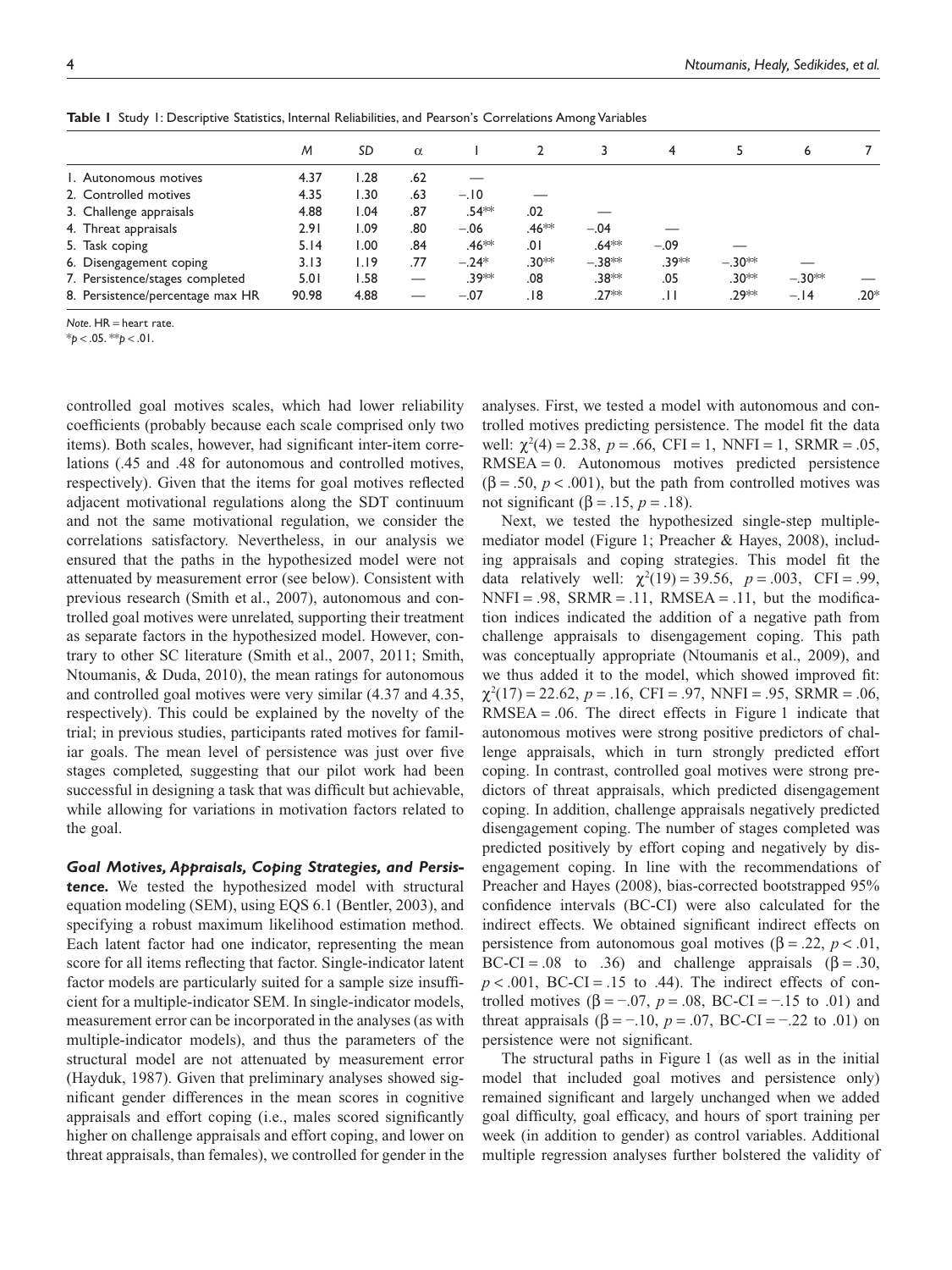

Figure 1 Study 1: Model showing the relation between goal motives, cognitive appraisals, coping, and persistence. The measurement model is omitted for presentation simplicity reasons. \**p* < .05. \*\**p* < .01.

these findings by showing that, after controlling for resting HR, autonomous goal motives positively predicted ( $\beta = 0.21$ ,  $p = .04$ ) the percentage of maximum HR reached by participants when they ceased the trial. The effect of controlled goal motives was not significant  $(\beta = -0.01, p = .89)$ .

#### *Discussion*

The results of Study 1 indicate that autonomous motives are associated with an adaptive self-regulatory response (i.e., greater persistence) for a goal that becomes increasingly difficult to attain. This motivation for goal striving based on enjoyment or personal importance can lead to greater behavioral investment in goal pursuit. In contrast, controlled goal motives, which are based on meeting others' expectations or avoiding embarrassment, were not associated with any of these indicators of behavioral investment. Study 1 also showed that cognitive appraisals and coping responses to goal challenges partly explained the impact of goal motivation on goal-related persistence (Lazarus, 1991). When faced with an increasingly difficult goal, individuals with high autonomous goal motivation view the situation as a challenge, use task-focused coping, and display increased persistence. Autonomous goals are self-endorsed; therefore, goal challenges are seen as opportunities for personal mastery and not as threats to self-worth (Smith et al., 2011). Individuals with controlled goal motivation, however, view the same situation as threatening and display disengagement-based coping, as well as decreased persistence (unless they are ego involved, in which case they might display a short-lived persistence; Ryan, Koestner, & Deci, 1991). This is probably because, when goals are regulated by controlled motives, the internal conflicts or external pressures associated with such motivation can be mentally draining and energy consuming, thus resulting in fewer resources available to persist when faced with goal difficulties (Moller, Deci, & Ryan, 2006). Such an explanation could also account for the nonsignificant indirect effects of controlled motives and threat appraisals on persistence. Our findings support relevant theorizing (Ntoumanis et al., 2009; Skinner & Edge, 2002) and illustrate some of the means through which striving with autonomous motivation leads to greater persistence in pursuit of an increasingly difficult goal.

Study 1 adds to the goal striving literature by illustrating the role of personal goal motives in predicting persistence with an increasingly difficult goal. This study, however, did not examine how motivation for goal pursuit can be primed by external factors or the aftermath of persistence. Study 2 addressed this limitation by creating autonomous supportive, controlling, and neutral motivational primes. This follow-up study examined how primed motivation affects not only persistence, but also additional cognitive and affective outcomes.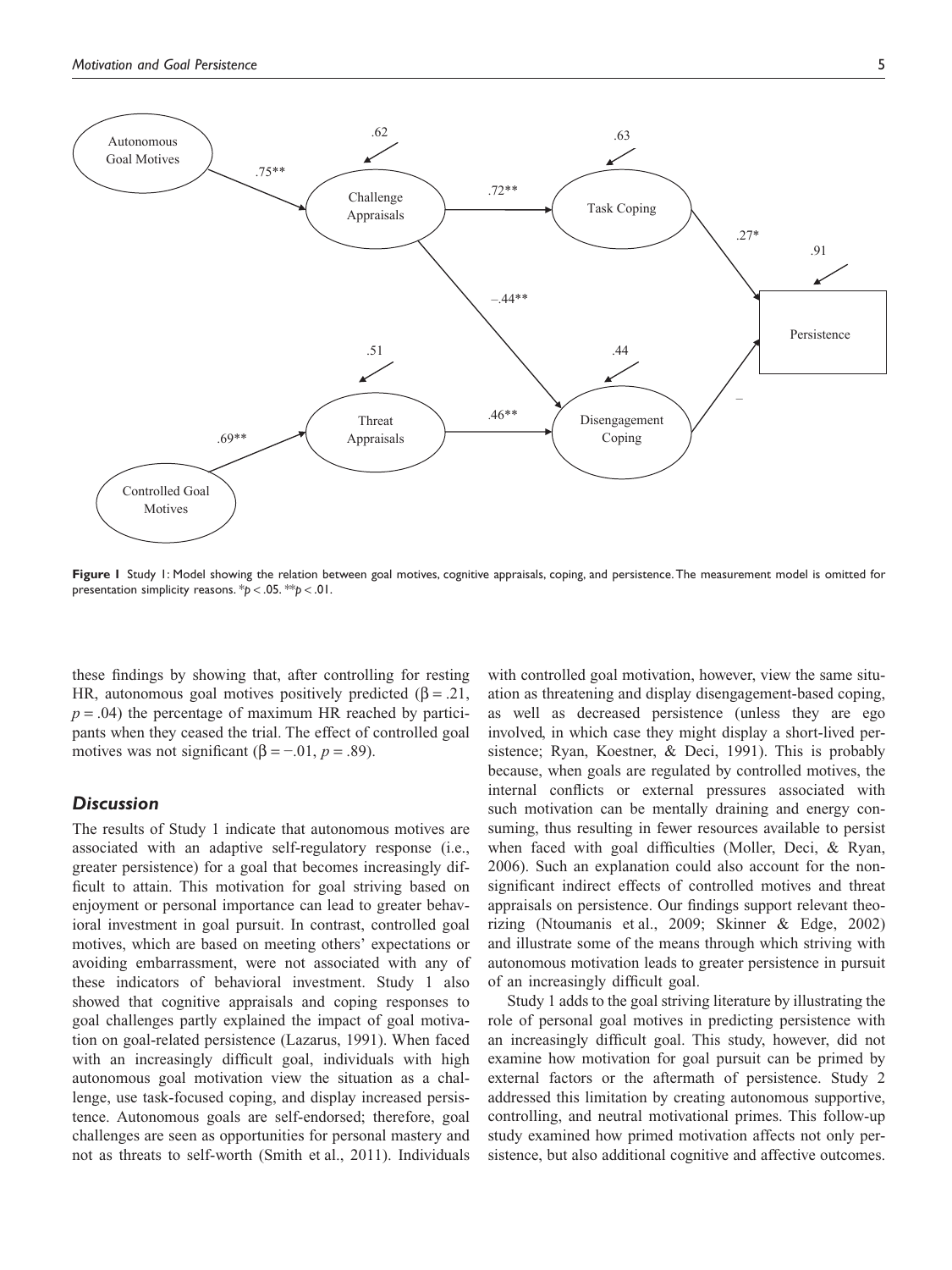#### 6 *Ntoumanis, Healy, Sedikides, et al.*

# **STUDY 2: PRIMED MOTIVES AND PERSISTENCE TOWARD AN INCREASINGLY DIFFICULT GOAL**

Study 2 had three objectives. The first was to replicate the Study 1 finding that autonomous (compared to controlled) goal motives instigate greater persistence when striving for an increasingly difficult goal. The second objective was to examine the impact of autonomous (vs. controlled) goal striving and persistence on cognitive and affective outcomes variables. The third and final objective was to examine the effects of priming goal motivation. Previous SDT-based work has primed general motivational tendencies for autonomous and controlled motivation, but it has not primed motivation for pursuing a particular goal (Friedman, Deci, Elliot, Moller, & Aarts, 2010; Hodgins, Yacko, & Gottlieb, 2006; Levesque, Copeland, & Sutcliffe, 2008; Radel, Sarrazin, & Pelletier, 2009; Ratelle, Baldwin, & Vallerand, 2005).

Instead of exploring mediators of the relation between motives and persistence (as in Study 1), Study 2 examined potential outcomes of goal persistence, namely, changes in positive affect and interest in future goal engagement. Based on previous cross-sectional and longitudinal goal striving research (Sheldon & Elliot, 1999; Smith et al., 2007, 2011), we expected that successful goal pursuit (as facilitated by more autonomous strivings) would lead to greater outcomes for psychological well-being (i.e., positive affect). Furthermore, we anticipated that the greater levels of positive affect would lead to interest in future goal engagement, given previous findings suggesting that positive affect can motivate individuals to invest time and effort into their goals (Haase, Poulin, & Heckhausen, 2012). Also, as autonomous goal pursuit is regulated through interest (Ryan & Deci, 2000), we expected autonomous motivation to lead not only to increased goal persistence, but also directly to interest in future goal engagement.

There have been various priming techniques employed in the SDT literature, such as sentence scrambling (Hodgins et al., 2006) and subliminal word priming (Radel et al., 2009). However, it is difficult to translate these methods to a sporting environment, as they would not occur naturally in training or competition. As such, it is possible that previous priming techniques lack ecological validity for sport-based research. A notable exception is work by Friedman et al. (2010), in which participants' motivational orientation was successfully primed using a confederate who appeared to be motivated in either an autonomous or a controlled manner. We considered the use of a confederate; however, this was impractical in the present context and thus we instead used a video. Video use ensures that the prime is consistent across participants. This technique is considered to be a mind-set prime (Bargh & Chartrand, 2000; Gollwitzer, 1990), whereby participants are exposed to a goal-directed thought (i.e., the motivation for a goal, in the present study), which is more likely to operate subsequently in a different, unrelated context. Furthermore, while athletes often speak anecdotally of how their motivation can be influenced by role models they see on television, this possibility has not been explored by sports motivation research. Essentially, we aimed to prime a contextual factor to influence an athlete's motivation for his or her goal. In all, we primed autonomous and controlled motivation as well as a neutral condition with no motivational content. We included the neutral condition to be able to compare across conditions both the positive effects of autonomous motives and the negative effects of controlled motives on goal pursuit.

In summary, we were concerned in Study 2 with the impact of priming goal motivation on persistence toward an increasingly difficult goal. We hypothesized that primed autonomous and neutral goal motives would lead to greater persistence toward a goal in a cycling task compared to primed controlled motives. Furthermore, we hypothesized that persistence would positively predict both positive affect and future interest. In addition, we expected future interest, but not positive affect, to be directly predicted by the autonomous prime, as interest is the driving force in autonomous goal motives (Ryan & Deci, 2000), and positive affect (being an aspect of subjective wellbeing) is more likely to be an outcome of persistence and accomplishment (Sheldon & Elliot, 1999). Finally, we hypothesized that persistence would predict future interest indirectly through positive affect.

#### *Method*

**Participants.** Ninety athletes (47 female, 43 male;  $M<sub>age</sub> = 19.63 years, SD<sub>age</sub> = 1.14) from various sports (except$ cycling and triathlon) participated for course credit or financial reward (£5). These athletes were recruited in the same manner as in Study 1 and trained on average 4.58 hours per week  $(SD = 2.91)$ .

**Procedure.** We used a protocol similar to Study 1, with the exception that participants were randomly assigned to a priming condition (autonomous, controlled, neutral). We presented the prime to participants on a computer screen immediately before the main exercise trial. Participants observed a video of an actor describing her or his upcoming involvement in a study. We matched actor and participant gender. As a cover story, participants were told that the video was from an unrelated study investigating exercise and memory, and that they would be asked video-relevant questions following the main trial. We developed the actor scripts to describe a task that involved working toward a goal, but also to reflect the different goal motives. The autonomous motives prime portrayed challenge, the gain of personally important information from task engagement, and the feeling that the goal would be difficult but enjoyable. In contrast, the controlled motives prime portrayed perceived pressure and goal striving resulting from feelings of guilt. The neutral prime contained no motivational or goal pursuit content; the actor simply described the task used in an (unpublished) imagery effectiveness study, which constituted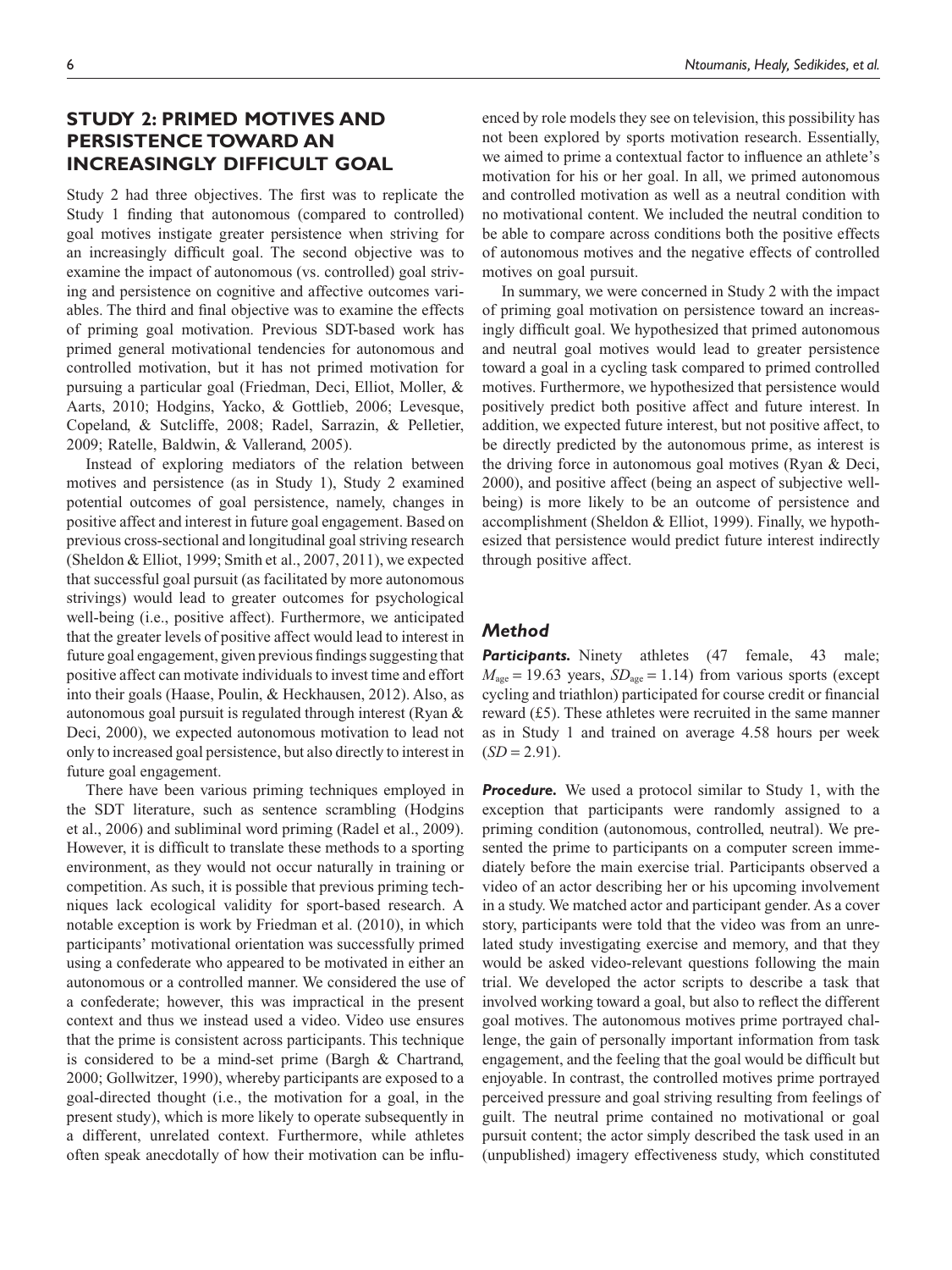the second author's master's thesis (Healy, Roberts, & Hardy, 2009).

For manipulation checks, participants rated the extent to which the actor was striving with autonomous (i.e., "expected to enjoy the activity they were about to do," "felt the activity in their trial was personally important to them") and controlled (i.e., "were going to try and achieve their goal to avoid feeling guilty," "were completing the activity because of a research hour or payment") motives ona1(*not at all*) to 7 (*very much so*) scale. These items were presented as memory questions to support the cover story given to participants. To maintain the pretense and effectiveness of the prime, we asked these questions after the main trial, as research has suggested that presenting such items immediately after the prime can invoke suspicion and lessen the impact of the prime on the desired outcome behavior (Strack, Schwarz, Bless, Kubler, & Wanke, 1993). We collected outcome measures (see below) and implemented funneled debriefing (Bargh & Chartrand, 2000) after the main trial.

#### *Measures*

**Positive Affect.** On arrival and after the main trial, participants rated  $(1 = do not feel, 5 = feel very strongly)$  how they felt "right now" on the Positive Engagement subscale of the Exercise-Induced Feeling Inventory (EFI; Gauvin & Rejeski, 1993). This subscale comprises three items: "enthusiastic," "happy," and "upbeat."

*Future Interest.* Following the main trial, we used a threeitem measure (i.e., "I would be interested in participating in this study again in the future"; "I would recommend this study to my friends"; "I would be interested in participating in other studies like this one in the future") to assess interest in future participation in the same or similar studies (1 = *not at all*, 7 = *very much so*). We generated these items for the purpose of this study.

7

*Control Variables.* Similar to Study 1, we assessed goal difficulty and efficacy as control variables.

**Persistence.** As in Study 1, we operationalized persistence as the total number of stages completed and as the percentage of age-predicted maximum HR achieved at the end of the trial, controlling for baseline HR.

#### *Results*

**Preliminary Analyses.** We removed six participants (one had previous triathlon experience; five indicated suspicion of the prime) from all analyses, leaving data from 84 participants (43 female;  $M_{\text{age}} = 19.58$  years,  $SD_{\text{age}} = 1.12$ ). Three ANOVAs revealed that participants in the three primed groups (27 autonomous, 27 controlled prime, 30 neutral) did not differ in age or in number of hours spent training or cycling per week, *F*(2, 81) < 1.82, *p* > .05, partial  $\eta^2 = .04$ . Furthermore, a MANOVA showed that the manipulation was successful: Pillai's  $\Delta = .78$ ,  $F(4, 162) = 26.07$ ,  $p < .001$ , partial  $\eta^2 = .39$ (Figure 2). Specifically, participants rated the actor as having stronger autonomous motives in the autonomous prime  $(M = 6.15, SD = .82)$  than in the controlled  $(M = 2.93,$ *SD* = .95) and neutral (*M* = 4.58, *SD* = 1.32) primes, *F*(2,  $81$ ) = 62.20,  $p < .001$ , partial  $\eta^2 = .60$ . Conversely, participants rated the actor as having stronger controlled goal motivation in the controlled prime  $(M = 6.46, SD = .65)$  than in the autonomous ( $M = 2.30$ ,  $SD = 1.16$ ) and neutral ( $M = 3.80$ ,  $SD = 1.51$ ) primes,  $F(2, 81) = 86.79$ ,  $p < .001$ , partial  $\eta^2 = .68$ . We display these findings in Figure 2.

*Descriptive Statistics, Scale Reliabilities, and Pearson's Correlations.* We present descriptive statistics, scale reliabilities, and Pearson's correlations in Table 2. All scales showed an appropriate level of internal reliability  $(\alpha s > .70)$ . Participants reported higher positive affect when they arrived at the laboratory than after the main trial, probably due to the



**Figure 2** Ratings of actor's goal motives across priming conditions. All means significantly different at *p* < .001.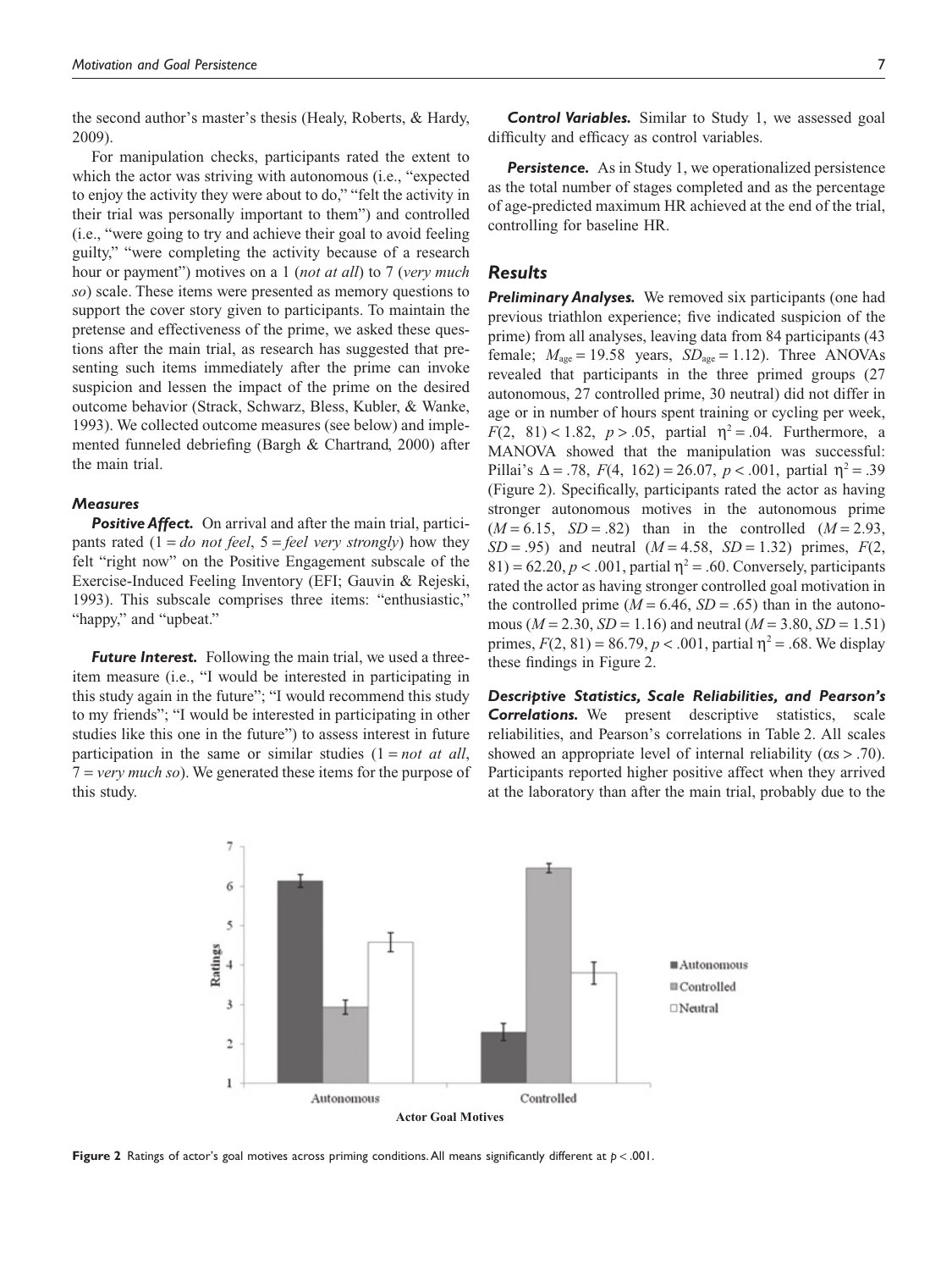|                                       | M    | SD   | $\alpha$ |        |          |        |          |         |
|---------------------------------------|------|------|----------|--------|----------|--------|----------|---------|
| I. Pre positive affect                | 3.10 | .68  | .70      |        |          |        |          |         |
| 2. Autonomous vs. controlled contrast |      |      |          | $-.02$ |          |        |          |         |
| 3. Neutral vs. controlled contrast    |      |      |          | .04    | $-.51**$ |        |          |         |
| 4. Persistence                        | 4.10 | .44  |          | $-.10$ | $.24*$   | .07    |          |         |
| 5. Post positive affect               | 2.75 | .79  | .70      | $.25*$ | .03      | .02    | $.31***$ |         |
| 6. Future interest                    | 4.65 | 1.35 | .85      | .20    | $.23*$   | $-.03$ | $.23*$   | $.40**$ |

**Table 2** Study 2: Descriptive Statistics, Internal Reliabilities, and Pearson's Correlations Among Variables

*Note*. \**p* < .05. \*\**p* < .01.

**Table 3** Study 2: Descriptive Statistics and Internal Reliabilities for Positive Affect, Persistence, and Future Interest Across the Prime Conditions

|                                         |      | Autonomous Prime |          |              | Controlled Prime |          | <b>Neutral Prime</b> |      |          |
|-----------------------------------------|------|------------------|----------|--------------|------------------|----------|----------------------|------|----------|
|                                         | M    | SD               | $\alpha$ | M            | SD               | $\alpha$ | Μ                    | SD   | $\alpha$ |
| Pre positive affect                     | 3.09 | .75              | .76      | 3.07         | .68              | 7١.      | 3.14                 | .64  | .63      |
| Persistence                             | 4.59 | 1.39             |          | 3.44         | . . 34           |          | 4.23                 | l.38 |          |
| Post positive affect<br>Future interest | 2.78 | .83<br>I.I3      | .73      | 2.70<br>4.27 | .79              | ا 6.     | 2.76                 | .76  | .75      |
|                                         | 5.10 |                  | ا 8.     |              | .40              | .82      | 4.58                 | .40  | .87      |



**Figure 3** Model showing the relation between contrasts of primed motives, persistence, positive affect change, and future interest. \**p* < .05. \*\**p* < .01. \*\*\* $p < .001$ .

physical investment in this trial and the associated exertion. We created a residual score for this variable and used it in the SEM analysis. We employed nonorthogonal contrast coding to compare the effects of the primes. We were interested in the difference between autonomous versus controlled motivation on persistence, and whether controlled motivation undermined persistence compared to a "no prime" motivation condition. Thus, we used the controlled prime as the reference category to create autonomous versus controlled and neutral versus controlled contrasts, which became independent variables in subsequent analyses. The descriptive statistics and internal reliabilities for the outcome variables across the prime conditions are presented in Table 3.

*Primed Goal Motives, Persistence, Positive Affect, and Future Interest.* We tested the hypothesized model with SEM, utilizing the single-indicator approach described in Study 1. This model showed excellent fit:  $\chi^2(4) = 1.35, p = .85, \text{CFI} = 1,$  $NNFI = 1.19$ ,  $RMSEA = .00$ ,  $SRMR = .02$  (Figure 3). Both the autonomous versus controlled ( $β = .38, p < .01$ ) and the neutral versus controlled ( $β = .27, p = .02$ ) contrasts predicted persistence, although the latter effect was possibly due to suppression (see the correlation between the neutral vs. controlled contrast and persistence reported inTable 2). Persistence predicted positive affect change ( $\beta = .42, p < .01$ ), which consequently led to greater interest in future study participation ( $\beta = .47, p < .01$ ). The hypothesized pathway from the autonomous versus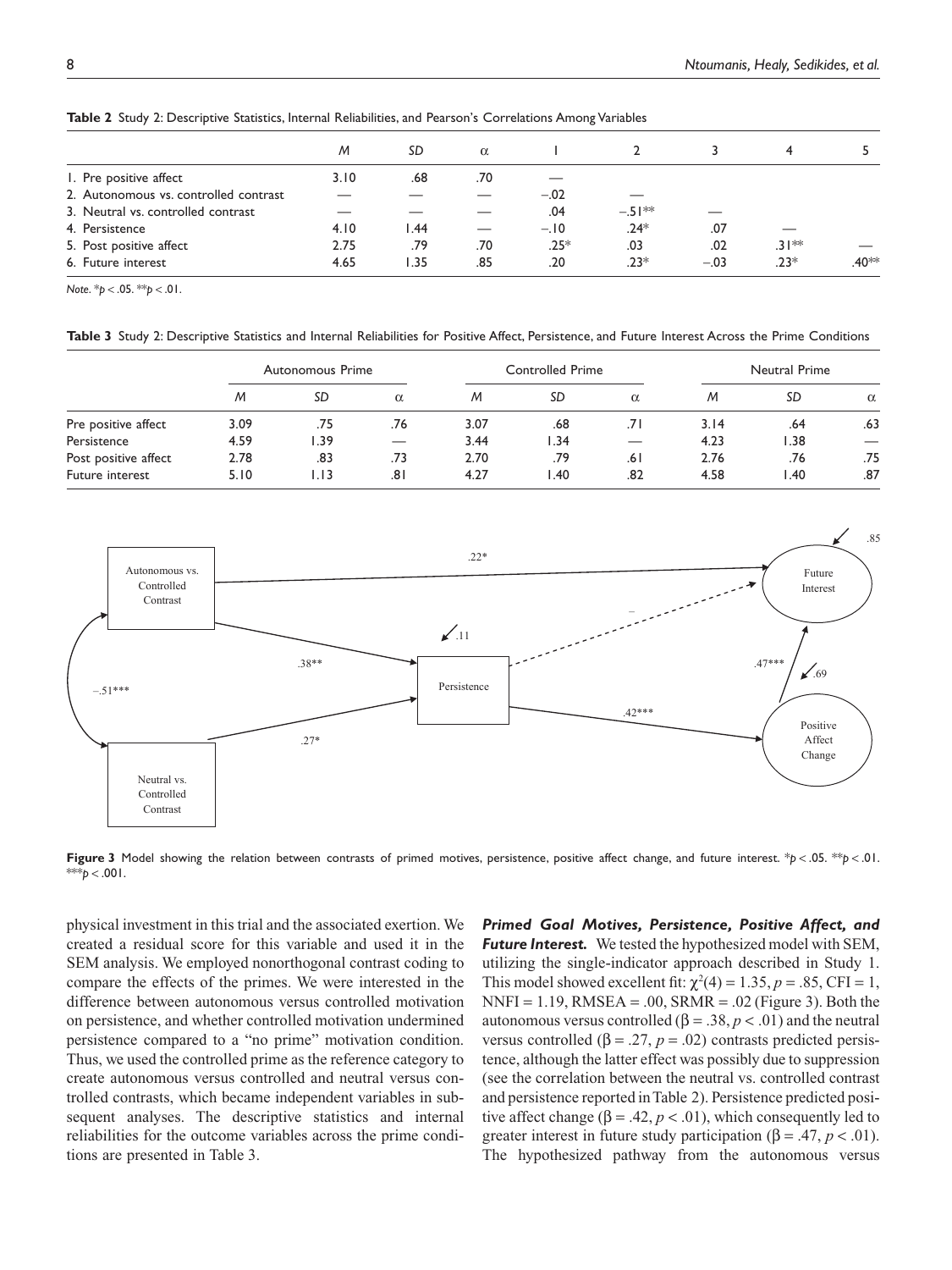controlled contrast to future interest was significant ( $\beta$  = .22,  $p = .02$ ), but the pathway from persistence to future interest was not significant (β = −.07, *p* = .95). We obtained, however, an indirect effect of persistence on future interest via positive affect change (β = .20, *p* < .01, BC-CI = .07 to .32). We also obtained significant indirect effects from the autonomous versus controlled contrast ( $\beta$  = .16, *p* = .01, BC-CI = .09 to .49), and marginal effects for the neutral versus controlled contrast  $(\beta = .11, p = .06, BC-CI = .04$  to .46) on positive affect change through persistence. In an exploratory analysis, we specified a pathway from the neutral versus controlled contrast to future interest; this was not significant  $(\beta = .10, p = .45)$  and had minimal impact on the model fit. The model remained unchanged when we added gender, hours of cycling, hours of training, goal difficulty, and efficacy as control variables. We depict the final model in Figure 3.

In line with Study 1, we conducted additional multiple regression analyses. However, when controlling for resting HR, neither the autonomous versus controlled contrast  $(\beta = .15, p = .25)$  nor the neutral versus controlled contrast  $(\beta = .05, p = .69)$  predicted the final percentage of maximum HR reached by participants.

#### *Discussion*

Study 2 shows that external motivational cues can influence task engagement when pursuing an increasingly difficult goal. We successfully primed different motivational factors using a procedure that is practical and ecologically sound for sport research. Study 2 supports and extends the Study 1 results by demonstrating that primed autonomous goal motives can impact upon persistence toward an increasingly difficult goal. Furthermore, the benefits of striving with autonomous motives extend further than behavioral investment to changes in positive affect, consistent with previous goal striving research (Sheldon & Elliot, 1999; Smith et al., 2007, 2011). Moreover, Study 2 advanced past literature by showing that autonomous motives can lead to enhanced interest in future goal engagement. Persistence also leads to greater future interest, albeit indirectly through positive affect change. These findings demonstrate the benefits of striving with autonomous motives, not only for goal pursuit, but also for affective outcomes and future goal engagement, which could encourage continued persistence.

The neutral prime, when compared with the controlled motives prime, resulted in greater persistence. This result is somewhat contradictory to other work (Hodgins et al., 2006), which reported that an impersonal prime produced worse performance than both an autonomous and a controlled prime; however, it is possible that this path was due to a suppression effect, as the relation between these two variables at the bivariate level was nonsignificant. Also, in Study 2, goal motives did not predict additional measures of persistence (e.g., HR) as in Study 1. However, the statistical relations (despite being nonsignificant in Study 2) were in the same direction and were not substantially different in magnitude

across the two studies. It is possible that the nonsignificant findings in Study 2 were due to having a dichotomous predictor (i.e., the two prime contrasts) rather than a continuous variable as in Study 1.

### **GENERAL DISCUSSION**

Literature on the SC model has shown that autonomous (compared to controlled) motives lead to greater goal attainment and more positive affective outcomes (Sheldon & Elliot, 1999; Smith et al., 2011). However, no previous work has examined the role of motivation for goal striving when faced with increasing goal difficulty. The present research complemented and extended previous investigations while supporting the central hypothesis that autonomous goal motives will result in greater objectively assessed persistence toward an increasingly difficult goal. These findings further illustrate the benefits of autonomous motives for adaptive goal regulation; if individuals strive with more autonomous motives, they will be better equipped to overcome challenges in goal pursuit.

As well as being the first research to examine the role of motives for a goal with increasing difficulty, the two studies extended the SC model (Sheldon & Elliot, 1999) by exploring the mediators and outcomes of the relation between goal motives and persistence. Study 1 demonstrated that the relation between personal autonomous motives and persistence is mediated by adaptive appraisals and coping. Study 2 showed that increased persistence, as a result of primed autonomous motives, leads to positive outcomes such as higher positive affect and stronger interest in future task engagement. In all, the current research adds to knowledge about how autonomous and controlled motivation produce variations in patterns of goal striving in achievement settings, using a combination of self-reports and objective measures.

The use of the prime in Study 2 presents a significant improvement on prior goal striving research. To the best of our knowledge, this was the first example of motivation for a specific goal being manipulated and being shown to have an effect on persistence and future interest. Furthermore, we used a prime that was not only successful in manipulating goal motivation, but also ecologically valid and easily applicable to a variety of real-world settings. This is a clear advantage over other priming techniques (e.g., sentence scrambling, subliminal priming) used in motivation research (Hodgins et al., 2006; Radel et al., 2009), while also being more practical than the involvement of a confederate (Friedman et al., 2010).

The sport setting that we implemented allowed us to objectively assess persistence and to manipulate goal difficulty in the same manner for all participants. However, the wider processes tested in the two structural equation models; the measures of goal motivation, coping, appraisals, affect, and goal interest; the primes that we used; and the empirical findings are of wider relevance and offer vital information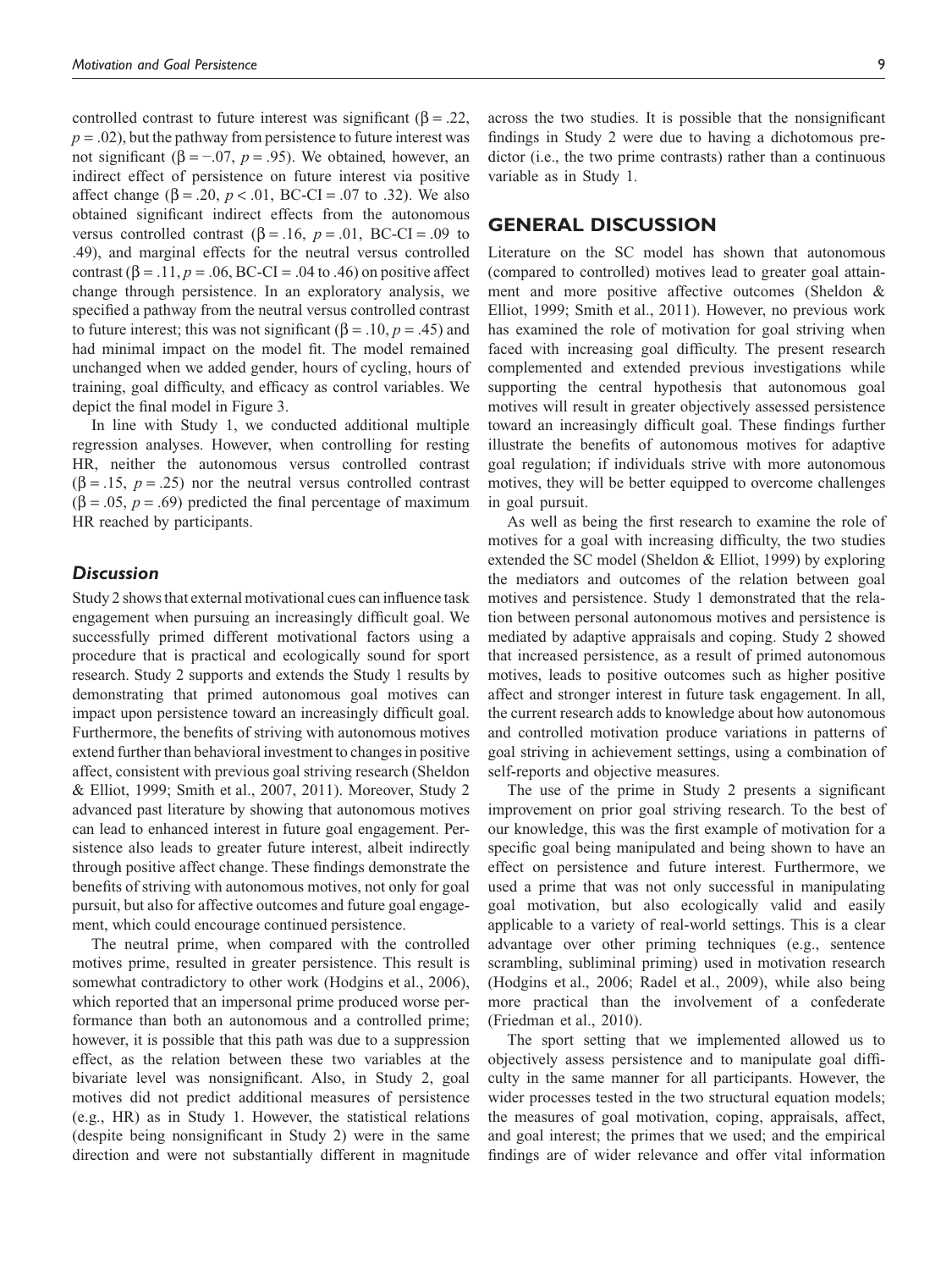for other achievement settings, such as business and education. In fact, our results are broadly aligned with similar work in other contexts (Koestner et al., 2002) regarding the beneficial role of goal striving with autonomous motives. Given that individuals are faced with increased goal difficultly when pursing important goals in various life domains (Bandura, 1986; Dweck, 2007), our work reinforces calls for developing social environments that facilitate such motives (Smith et al., 2011).

## **LIMITATIONS AND FUTURE RESEARCH DIRECTIONS**

A potential limitation of our research is the relatively low internal reliability of the goal motive measures in Study 1. Although these are below conventional levels of reliability, there may be methodological and conceptual explanations. To begin with, autonomous and controlled motives only contained two items each, making it more difficult to obtain a high Cronbach's alpha. Furthermore, the individual items for each motive did not represent exactly the same facet of autonomous or controlled motivation. Items that were aggregated for autonomous motives reflected intrinsic and identified motivation, whereas the controlled items assessed extrinsic and introjected motives. While undoubtedly related, these are, for the most part, separate motives (Deci & Ryan, 1985, 2000; Sheldon & Elliot, 1999).

We demonstrated that autonomous motives are advantageous for an increasingly difficult goal. However, we are not aware of any studies that have directly compared the role of goal motivation when pursuing goals of varying difficulty (e.g., low, moderate, or highly difficult throughout, or randomly difficult). We suspect that under conditions of low or moderate goal difficulty, the relations between autonomous and controlled goal motives with persistence would not be so different as those found in our research. Indeed, Sheldon and Elliot (1998) suggested that controlled goal motives can predict initial effort toward goals; however, this effort is unlikely to be maintained when encountering challenges in goal pursuit. Hence, when challenges are not experienced, the initial efforts of those with controlled motives may be sufficient to result in goal attainment. However, under conditions of random or high difficulty, the relations we obtained in this research might replicate or be even stronger. Future work will do well to compare the role of autonomous and controlled motivation when pursuing goals of varying difficulty levels.

A further venture for future work would be to explore the interactions between an individual's personal motives and a situational prime, and how these may impact on adaptive goal regulation. In a further effort to link concepts from the SC and self-regulation literatures, future investigations will do well to also explore the role of goal motives in relation to unfulfilled goals and multiple goal striving. Recent findings have substantiated the negative impact of unfulfilled goals on subsequent performance in other tasks (Masicampo & Baumeister, 2011a, 2011b). It is worth testing whether the motivation for goal striving can moderate such responses to goal failure. Based on the SC literature, we hypothesize that individuals with autonomous (vs. controlled) goal motives will respond with more adaptive behavior to goal failure and also that their subsequent performance will not be compromised by the preceding failure. There are additional indicators of psychological wellbeing (or ill-being) that could be explored other than affect, such as subjective vitality, depression, or burnout. Furthermore, goal motives research has exclusively looked at motives toward a single goal. Individuals, however, frequently pursue multiple goals concurrently (Louro, Pieters, & Zeelenberg, 2007). Thus, it is pertinent to examine how goal motives impact upon effective goal striving when managing multiple goals, especially when the motivation across goals is incongruent (e.g., autonomous for one goal and controlled for another). In addition, future empirical efforts could determine factors that help individuals decide whether they should persist in their goal pursuit or strategically disengage from their goal and reengage in a different goal, given that disengagement, and not persistence, might be the adaptive self-regulatory response to goal difficulties under certain conditions (Wrosch, Miller, Scheier, & Pontet, 2007).

The findings of our research have implications for those striving in achievement settings, such as sport, business, and education. When individuals are engaging in goal setting, they will benefit from identifying goals that they enjoy or consider personally important. Such motivation can be beneficial, behaviorally and affectively, especially when goals become increasingly difficult over time. Practitioners who aim to facilitate effective goal setting in sport, business, and educational settings would benefit from Deci and Ryan's (2000) guidelines for developing autonomous motivation.

### **CONCLUSION**

To conclude, the present research supports and extends previous findings regarding the role of autonomous motivation for adaptive goal striving. Applications of these findings to sport settings could help athletes (and their coaches) be more effective in their goals. Regardless of whether motives are personal or externally primed, pursuing goals with autonomous motives sparks greater positive outcomes in terms of behavioral investment (both immediately and interest in future investment) and psychological well-being.

#### **References**

- Amiot, C. E., Gaudreau, P., & Blanchard, C. M. (2004). Selfdetermination, coping, and goal attainment in sport. *Journal of Sport & Exercise Psychology*, **26**, 396–411.
- Bandura, A. (1986). Fearful expectations and avoidant actions as coeffects of perceived self-inefficacy. *American Psychologist*, **41**, 1389–1391.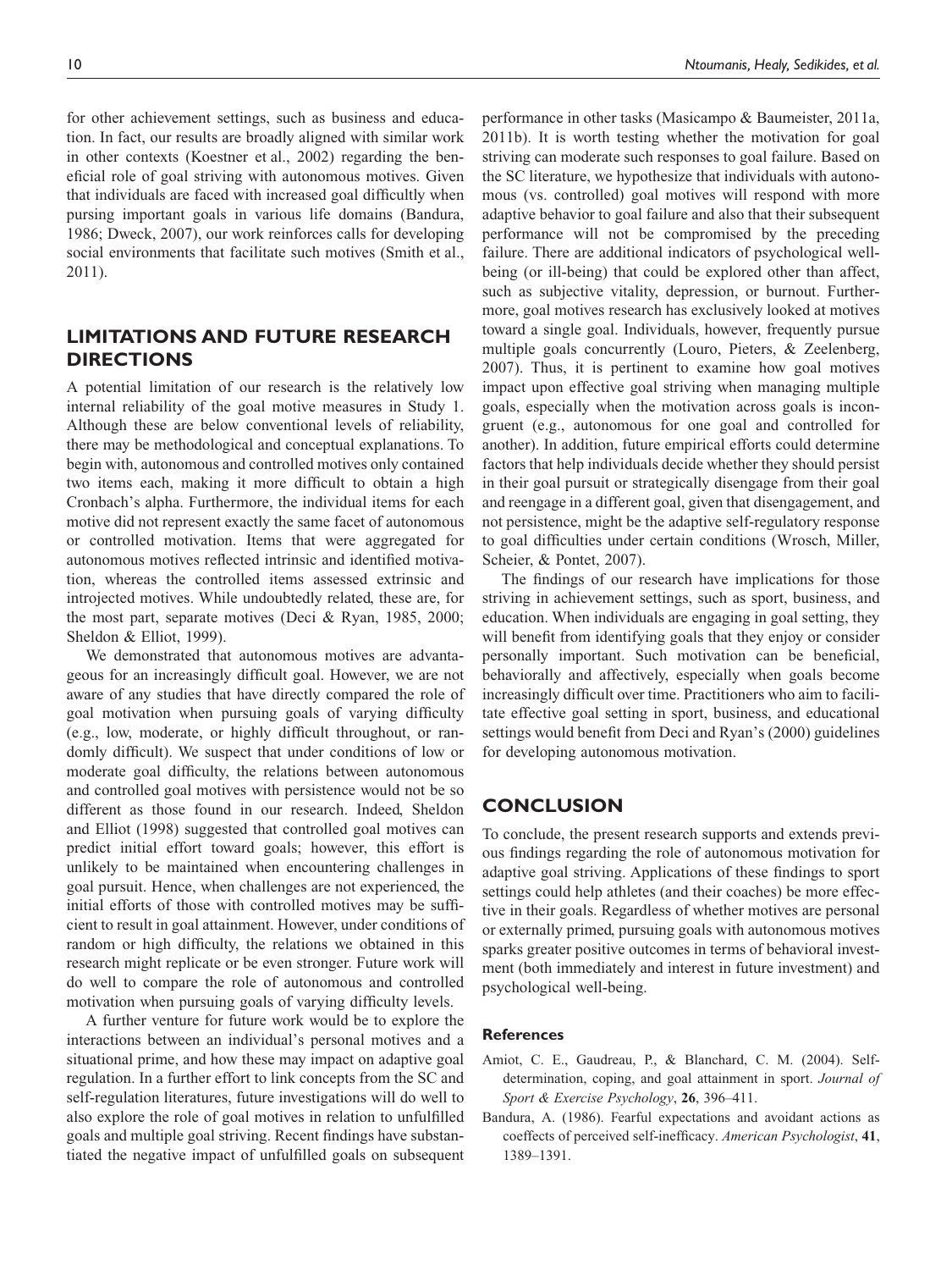- Bargh, J. A., & Chartrand, T. L. (2000). Studying the mind in the middle: A practical guide to priming and automaticity research. In H. Reis & C. Judd (Eds.), *Handbook of research methods in social psychology* (pp. 253–285). New York: Cambridge University Press.
- Bentler, P. M. (2003). *EQS 6.1 for Windows*. Encino, CA: Multivariate Software.
- Carver, C. S., Scheier, M. F., & Weintraub, J. K. (1989). Assessing coping strategies—A theoretically based approach. *Journal of Personality and Social Psychology*, **56**, 267–283.
- Deci, E. L., & Ryan, R. M. (1985). *Intrinsic motivation and selfdetermination in human behavior*. New York: Plenum.
- Deci, E. L., & Ryan, R. M. (2000). The "what" and "why" of goal pursuits: Human needs and the self-determination of behavior. *Psychological Inquiry*, **11**, 227–268.
- Dweck, C. S. (2007). Self-theories: The mindset of a champion. In T. Morris, P. Terry, & S. Gordon (Eds.), *Sport and exercise psychology: International perspectives* (pp. 15–23). Morgantown, WV: Fitness Information Technology.
- Fishbach, A., & Ferguson, M. F. (2007). The goal construct in social psychology. In A. W. Kruglanski & T. E. Higgins (Eds.), *Social psychology: Handbook of basic principles* (pp. 490–515). New York: Guilford Press.
- Friedman, R., Deci, E. L., Elliot, A. J., Moller, A. C., & Aarts, H. (2010). Motivational synchronicity: Priming motivational orientations with observations of others' behaviors. *Motivation and Emotion*, **34**, 34–38.
- Gaudreau, P., & Blondin, J. P. (2002). Development of a questionnaire for the assessment of coping strategies employed by athletes in competitive sport settings. *Psychology of Sport and Exercise*, **3**, 1–34.
- Gaudreau, P., Carraro, N., & Miranda, D. (2012). From goal motivation to goal progress: the mediating role of coping in the Self-Concordance Model. *Anxiety, Stress, and Coping*, **25**, 507– 528.
- Gauvin, L., & Rejeski, W. J. (1993). The Exercise-Induced Feeling Inventory—Development and initial validation. *Journal of Sport & Exercise Psychology*, **15**, 403–423.
- Gollwitzer, P. M. (1990). Action phases and mind-sets. In E. T. Higgins & R. M. Sorrentino (Eds.), *Handbook of motivation and cognition* (Vol. 2, pp. 53–92). New York: Guilford Press.
- Goss, P. (1999). *Close to the wind: An extraordinary story of triumph over adversity*. New York: Carroll & Graf.
- Haase, C. M., Poulin, M. J., & Heckhausen, J. (2012). Happiness as a motivator: Positive affect predicts primary control striving for career and educational goals. *Personality and Social Psychology Bulletin*, **38**, 1093–1104.
- Hayduk, L. A. (1987). *Structural equation modeling with LISREL*. Baltimore: Johns Hopkins University Press.
- Healy, L. C., Roberts, R., & Hardy, J. (2009). *An investigation into the interactive effects of pre-imagery activation states and individual differences on imagery effectiveness*. Unpublished manuscript, School of Sport, Health and Exercise Science, Bangor University.
- Hodgins, H. S., Yacko, H. A., & Gottlieb, E. (2006). Autonomy and nondefensiveness. *Motivation and Emotion*, **30**, 283–293.
- Johnson, M. (2011). *Gold rush: What makes an Olympic champion?* London: HarperSport.
- Klein, H. J., Wesson, M. J., Hollenbeck, J. R., & Alge, B. J. (1999). Goal commitment and the goal-setting process: Conceptual clarification and empirical synthesis. *Journal of Applied Psychology*, **84**, 885–896.
- Koestner, R., Lekes, N., Powers, T. A., & Chicoine, E. (2002). Attaining personal goals: Self-concordance plus implementation intentions equals success. *Journal of Personality and Social Psychology*, **83**, 231–244.
- Koestner, R., Otis, N., Powers, T. A., Pelletier, L., & Gagnon, H. (2008). Autonomous motivation, controlled motivation, and goal progress. *Journal of Personality*, **76**, 1201–1229.
- Lazarus, R. S. (1991). *Emotion and adaptation*. New York: Oxford University Press.
- Lazarus, R. S., & Folkman, S. (1984). *Stress appraisal and coping*. New York: Springer.
- Levesque, C., Copeland, K. J., & Sutcliffe, R. A. (2008). Conscious and nonconscious processes: Implications for self-determination theory. *Canadian Psychology-Psychologie Canadienne*, **49**, 218– 224.
- Locke, E. A., & Latham, G. P. (1990). *A theory of goal setting and task performance*. Englewood Cliffs, NJ: Prentice Hall.
- Locke, E. A., & Latham, G. P. (2002). Building a practically useful theory of goal setting and task motivation—A 35-year odyssey. *American Psychologist*, **57**, 705–717.
- Louro, M. J., Pieters, R., & Zeelenberg, M. (2007). Dynamics of multiple-goal pursuit. *Journal of Personality and Social Psychology*, **93**, 174–193.
- Masicampo, E. J., & Baumeister, R. F. (2011a). Consider it done! Plan making can eliminate the cognitive effects of unfulfilled goals. *Journal of Personality and Social Psychology*, **101**, 667– 683.
- Masicampo, E. J., & Baumeister, R. F. (2011b). Unfulfilled goals interfere with tasks that require executive functions. *Journal of Experimental Social Psychology*, **47**, 300–311.
- McGregor, H. A., & Elliot, A. J. (2002). Achievement goals as predictors of achievement-relevant processes prior to task engagement. *Journal of Educational Psychology*, **94**, 381–395.
- Moller, A. C., Deci, E. L., & Ryan, R. M. (2006). Choice and egodepletion: The moderating role of autonomy. *Personality and Social Psychology Bulletin*, **32**, 1024–1036.
- Ntoumanis, N., Edmunds, J., & Duda, J. L. (2009). Understanding the coping process from a self-determination theory perspective. *British Journal of Health Psychology*, **14**, 249–260.
- Preacher, K. J., & Hayes, A. F. (2008). Asymptotic and resampling strategies for assessing and comparing indirect effects in multiple mediator models. *Behavior Research Methods*, **40**, 879–891.
- Radel, R., Sarrazin, P., & Pelletier, L. (2009). Evidence of subliminally primed motivational orientations: The effects of unconscious motivational processes on the performance of a new motor task. *Journal of Sport & Exercise Psychology*, **31**, 657–674.
- Ratelle, C. F., Baldwin, M. W., & Vallerand, R. J. (2005). On the cued activation of situational motivation. *Journal of Experimental Social Psychology*, **41**, 482–487.